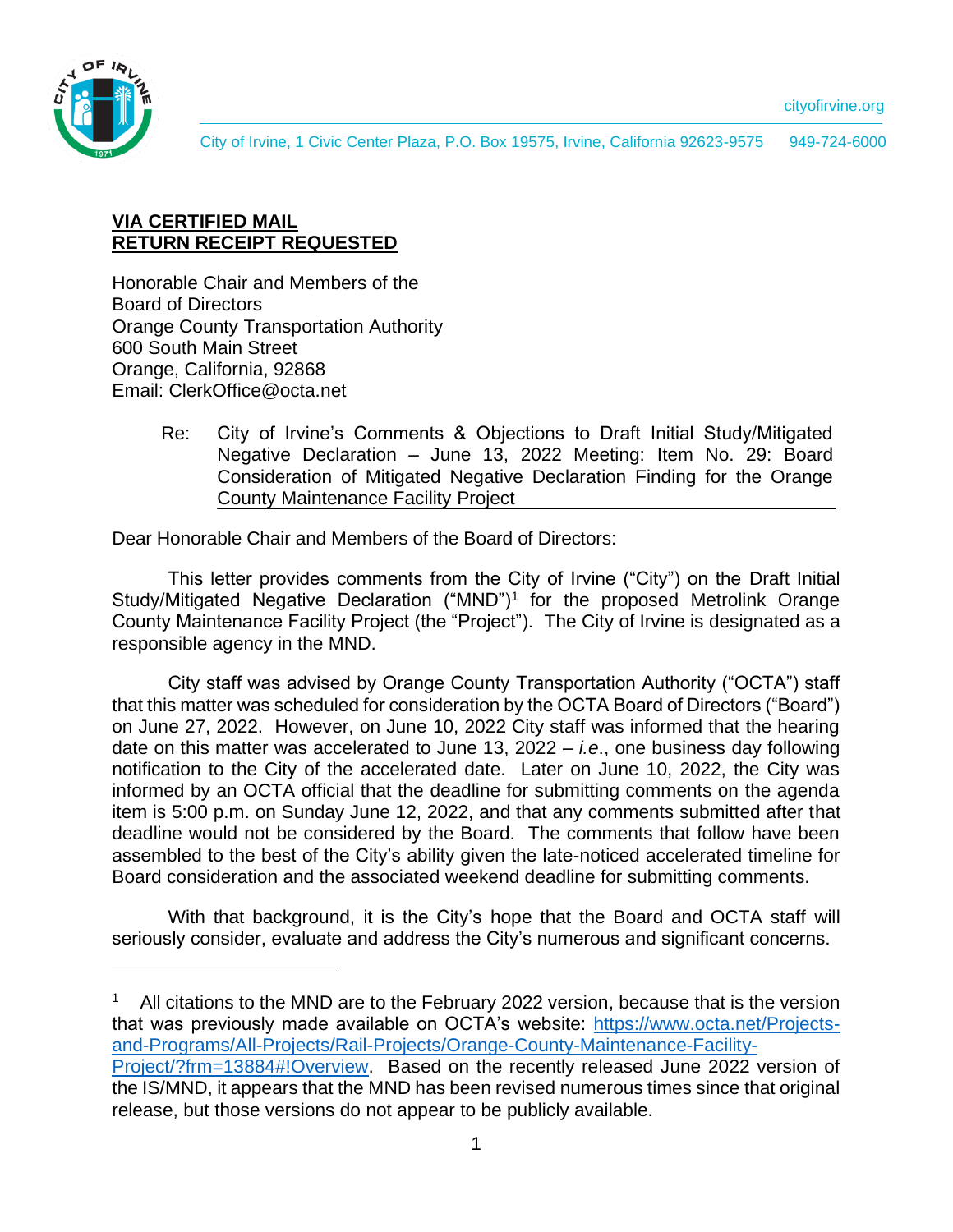According to the MND, the Project involves construction of several facilities, including a transportation building, employee parking area, train-wash building, pump house, utility building, guard booth, equipment booth, sand silos, a maintenance facility and facility extension, and 11 tracks, which consists of a total building area of approximately 90,000 square feet, when combined.

The Project is located on a 21.3-acre OCTA-owned parcel south of the intersection of Ridge Valley and Marine Way, north of an existing OCTA rail line and north of Technology Drive, in the City of Irvine (the "Site"). The Site and surrounding area are within the closed and redeveloped military base, Marine Corps Air Station (MCAS) El Toro, formerly owned by the U.S. Department of the Navy (DON), and previously owned by the City.

The Project would be developed in two phases, with an anticipated completion date of 2028. Phase 1 includes facilities for train storage, including Service and Inspection (S&I) Facility tracks, train-wash track, storage tracks, set-out track(s), yard lead tracks, transportation building, and employee parking. Phase 2 includes construction of a maintenance building and associated tracks. Other potential actions included in Phase 2 would be the conversion of the West Lead Track into a drill track and construction of a (second) runaround track within the mainline track corridor.

Operationally, the Project will accommodate rail functions, such as rail fleet services and rail transportation, daily inspections, and localized train movements. (MND, p. 20.) OCTA intends to perform the following work on a daily basis:

- The Automatic Train Protection system is tested
- Emergency braking system is tested
- The brakes are tested
- The doors are tested including their sensitive edges
- The couplers are checked
- The destination signs are tested
- The master controller and deadman controls are checked
- Defaced (graffiti) and worn passenger seats are documented
- Interior and exterior lights are checked
- Public address and intercom systems are tested
- Air conditioning system is checked
- Vehicle horn and gong is checked (MND, p. 20.)

As described below, the analysis in the MND is legally deficient and factually incorrect in numerous respects. As a result, many of the conclusions in the MND are not supported by substantial evidence, or are otherwise flawed. More to the point, there is ample evidence to support multiple fair arguments that the Project will have unmitigated adverse environmental impacts. Prior to approving the Project, the City requests that OCTA address the issues raised herein, and then re-circulate a corrected environmental document for the public's review.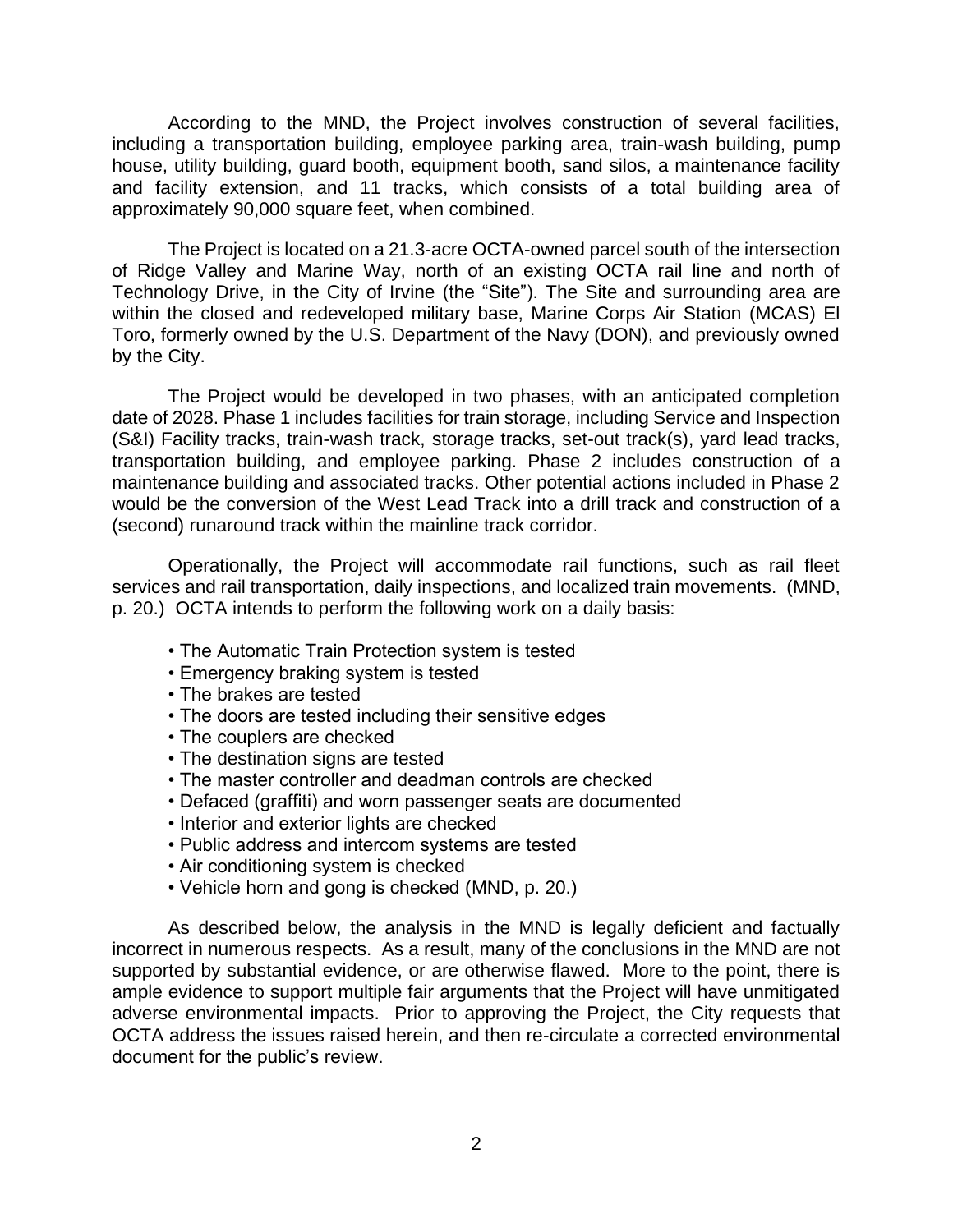## **1. The MND Relies on an Inaccurate Project Description**

The MND is based on the unsupported assumption that the Project is permitted under the Project Site's existing General Plan land use designation and zoning. As the MND acknowledges, the Project is located on property that is within the Planning Area 51 land use designation, also referred to as the "Orange County Great Park." (Irvine General Plan, Land Use Element, p. A-7; id. Figure A-2 ["Planning Areas"].) Per Table A-1, paragraph 17, Planning Area 51 includes "122,500 square feet for Orange County Transit Authority facilities.

The MND acknowledges that OCTA has existing facilities throughout Planning Area 51, but does not quantify the existing square footage. Therefore, prior to assessing the Projects' consistency (or inconsistency) with the General Plan, OCTA must provide additional information to explain how OCTA believes that it has not exceeded the 122,500 square foot limitation. Until that information is provided, neither OCTA, nor the public can determine whether the Project is consistent with the City's existing General plan.

The MND suffers from an additional, even more fundamental defect – it *admits* that the Project is *not* consistent with the General Plan. (*See* MND, p. 44 ["Although the land use assumptions are not consistent with land use assumptions in the General Plan (which is why the Project would be requesting a CUP), the purpose of the Project is to provide the space and equipment to inspect, clean, and maintain train cars and locomotives on a regular and efficient basis."].)

Additionally, the Project Site is currently zoned 6.1 – "Institutional." (MND, p. 131.) The MND concludes that the Project can be conditionally approved under the 6.1- Institutional zoning designation, under the theory that the Project is a "government facility." This conclusion is erroneous. The proposed Project calls for the development of a railyard facility to support the maintenance and efficient operations of the OCTA railroad system. As such, from a zoning standpoint, the Project would seem to qualify as a "Transportation Support Facility," which is categorically *prohibited* within the 6.1- Institutional Zone. (*See* Irvine Zoning Ordinance ["IZO"], § 3-3.1 [Land use matrix].)<sup>2</sup>

The Project is also inconsistent with the stated intent of the 6.1-Institutional zoning designation. Under IZO § 3-37-37, the 6.1-Institutional "category applies to land for public and quasipublic facilities such as churches, schools, or utilities." In other words, this category is intended to focus on uses that serve the public directly, even if they may have limited access, which is why the IZO expressly authorized uses including schools, shelters, and parks, and (if adequate conditions can be imposed) conditionally authorizes ambulance service, child care, residential care facility, and similar facilities (IZO §§ 3-37-

 $2$  The City of Irvine, as the agency with land use authority over the Project, is owed substantial deference in its interpretation of its zoning code, land use compatibility issues, and land use categorizations. Additionally, it should be noted that the City is not obligated to reach the same conclusions as OCTA, and is free to exercise its own discretion when considering OCTA's project in the future.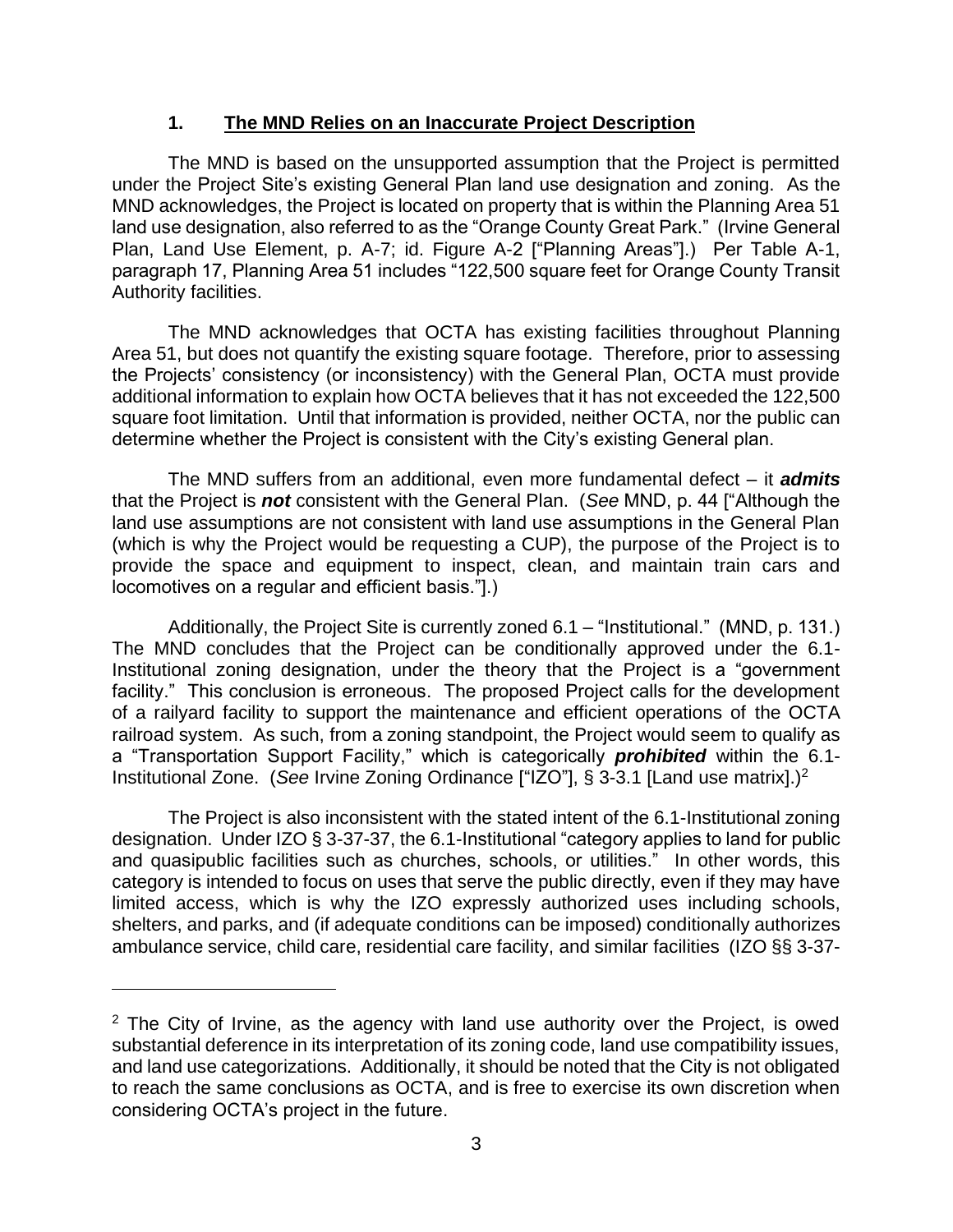37(B) and (C).) The proposed Project does not directly serve the public and therefore is not similar, from a use characteristic standpoint, to the other uses allowed in the 6.1- Institutional zone.

Plainly, in order to develop the Project, OCTA will need to secure a zone change, and potentially a General Plan amendment (if the additional evidence reveals that OCTA's equipment goes beyond the allotted square feet). Those discretionary actions are required because the Project is *not* consistent with current land use designations, and is fundamentally incompatible with adjoining uses. By mistakenly concluding those inconsistencies do not exist, the MND fails to grapple with, much less mitigate, the serious land use and other environmental impacts created by the Project. Accordingly, the entire MND should be revised accordingly, and recirculated for public review. (*See* 14 Cal. Code Regs. § 15073.5.)

# **2. The MND's Land Use and Planning Analysis is Fundamentally Flawed**

For the foregoing reasons, Section 3.11 of the MND incorrectly concludes that the Project is consistent with both the General Plan and zoning designation. (MND pp. 129- 133). The MND must be revised to correctly reflect that the Project is inconsistent with the existing General Plan land use and zoning designations, and then analyze the Project's potential impacts on land use and planning that may result from the necessary General Plan and zoning amendments.

Additionally, the MND's discussion of land use impacts must address the fact that the proposed use of the Project is fundamentally incompatible with both the existing land uses as well as expected land uses in the future. The Project Site is located near the Great Park, and its surrounding communities, as well as the existing residential community to the northwest of the property. The railyard maintenance facility is categorically inconsistent with these uses.

By failing to address this fundamental impact, the MND is fatally flawed.

# **3. The MND Must Be Updated To Condition the Project on its Acquisition of a Conditional Use Permit**

The MND assumes that the Project requires a "conditional use permit" from the "City of Irvine Community Development Services Department." (MND, p. 21.) However, the MND should be revised to reflect that the CUP must be acquired from the City of Irvine's Planning Commission. (IZO § 2-9-4(B) ["For all other conditionally permitted uses the Planning Commission shall be the final approval body, with other commissions, as deemed appropriate, acting as advisory bodies, meaning that the appropriate governing body must issue the CUP, in the City's discretion."].) As such, the MND should be revised to reflect that the Project requires a CUP be issued by the City of Irvine's Planning Commission.<sup>3</sup>

<sup>&</sup>lt;sup>3</sup> By providing these comments, the City does not waive or limit in any way its discretion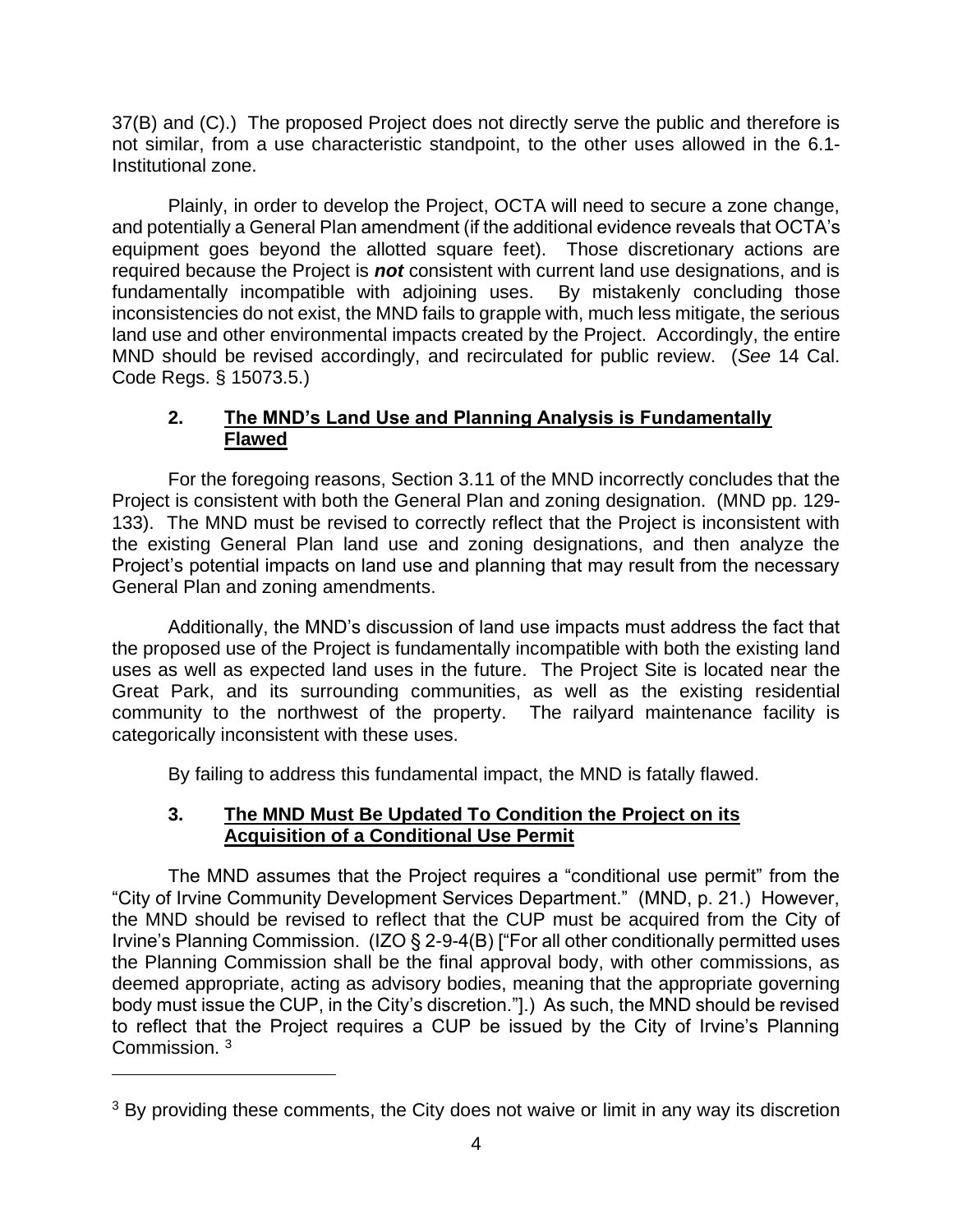## **4. The MND Does Not Adequately Analyze or Mitigate the Project's Impacts on Air Quality.**

The MND's modeling for construction impacts assumes that all construction fleet equipment greater than 100 horsepower would be Environmental Protection Agency (EPA) Tier 4 Final/Interim equipment. (See, e.g., MND, p. 46 [Table 3.3-4 to Table 3.3- 8]; see also p. 51 [Table 3.3-11].) However, this assumption is not included in the Project as a project design feature, and it is not included as a Mitigation Measure (MM). Because of this, the results shown in Table 3.3-4 through 3.3-8 drastically underestimate the Project's daily construction nitrous oxide (NOX) emissions. Given that the proposed project's construction NOX emissions are already near the threshold (75 pounds), with Tier 4 Final equipment being incorrectly applied, changing this to be the fleet mix for the year 2023 (Phase 1) or 2026 (Phase 2) will likely cause the proposed project to exceed South Coast Air Quality Management District (SCAQMD) thresholds. As a result, there is a fair argument that the Phase 1 and Phase 2 construction activities will result in an unmitigated environmental impact.

The MND similarly concludes that the emissions associated with the Operational Impacts from both Phase 1 and Phase 2 from "in-transit locomotive" operations would remain similar to existing conditions because the "Project would not result in an increase in commuter rail service or additional locomotive train travel in the region." (MND p. 48.) In doing so, the MND focuses on the claim that the Project will not increase regional air quality impacts, and even seems to imply the Project will benefit the area surrounding the existing maintenance facilities because it will move the emissions from those facilities to the Project Site. (MND, p. 49.) However, aside from admitting that the total emissions at the Project Site will increase, thus impacting the surrounding environment, the MND does not otherwise explain what this increase would be, making it impossible for the public to understand the potential environmental effects that could result from the Project.

The MND concludes that the Project will not expose sensitive receptors to substantial concentrations of pollution, and thus determines that the Project will have less than a significant impact in that regard. (MND pp. 53-56.) In doing so, the MND fails to provide distances between the Project and the nursery, and between the Project and the recreational receptors at the Great Park. The MND must be revised to include this information, and to also analyze whether the Project would result in significant impacts in light of this information.

The MND also claims that the Project will avoid any significant impacts from potential asbestos exposure during construction because the Project will be required to comply with certain demolition requirements (see MND, p. 54.) This alleged requirement should be re-characterized as formal mitigation measures and adopted as part of the Project's Mitigation Monitoring and Reporting Program ("MMRP"). (*See, Lotus v. Department of Transportation, et al.* (2004) 223 Cal.App.4th 645.)

in its role as land use regulator for the Project. The MND should acknowledge the City's discretion in that process.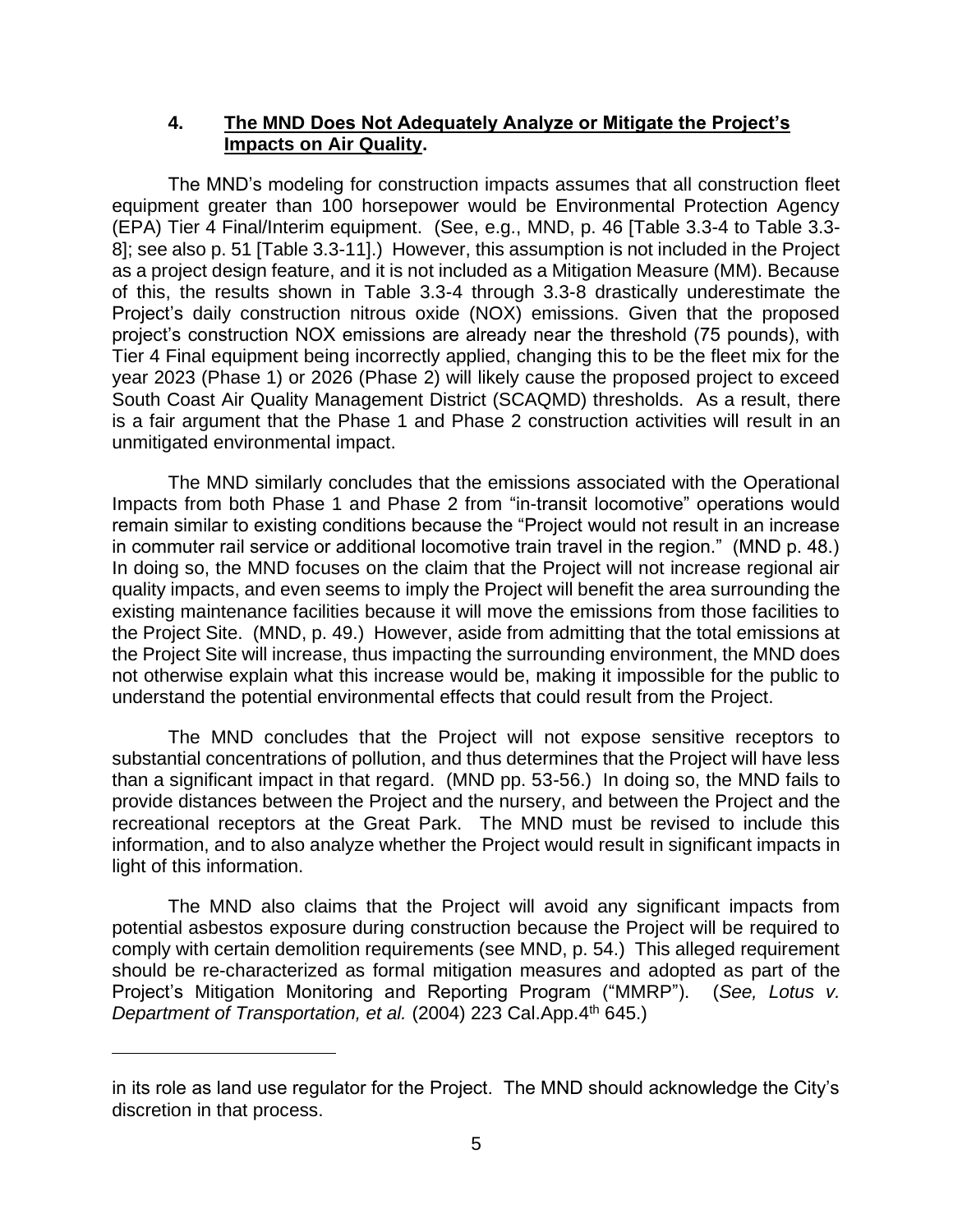The MND fails to address the cumulative impacts that could result from combining the cancer and non-cancer risks from the emissions during both the construction and operational phases. As acknowledged by the MND, Phase 2 construction phase will occur while the Project is in its operational phase, and yet the MND treats these impacts separately.

The MND also fails to address all potential sources of emissions that could generate objectionable odors. The Project calls for the construction of a hazardous chemical storage area, a waste management area and a trash compactor. These uses can result in the production of noxious fumes that are currently not addressed in the MND. As such, the MND must be revised to address these uses, and the potential resulting impacts.

Appendix B to the MND, which is the Air Quality and Greenhouse Gas Technical Memorandum for the Project, suffers from the same infirmities discussed above, but also reveals additional flaws with the MND's analysis:

- Page 47, Table 10.1-6: The maximum daily emissions of PM2.5 is greater than PM10 for the Yard Equipment and Sand Silos operational sources, which appears incorrect, given that PM2.5 emissions are part of PM10 emissions. This must be corrected.
- IS/MND PDF Page 357, Attachment A, Table "Maintenance Facility On-Site Emissions": The analysis states: "Daily idling time estimated as up to 5 minutes upon arrival and departure (10 minutes total) per train per day. Additional onsite engine operations for movement, maintenance, testing based upon project engineer input." Please provide information regarding the results and analysis included for the "project engineer input" regarding onsite locomotive activities. As it stands, this information is not included in the MND.

# **5. The MND Does Not Adequately Analyze or Mitigate the Project's Impacts on Biological Resources.**

The MND recognizes that the Project will require the construction of a bridge over the Bee Canyon Channel, which is subject to the jurisdiction of the California Department of Fish and Wildlife and the Regional Water Quality Control Board, but states that it is unclear whether the channel is subject to the jurisdiction of the US Army Corps of Engineers. (MND, p. 62.) The MND then goes on to state:

The Project proposes to construct a new bridge over Bee Canyon Channel that would require reprofiling of the wash. Construction of the bridge over Bee Canyon Channel would likely require a permit pursuant to Section 404 of the CWA. Construction of the Project would meet the terms and conditions of a Letter of Permission (LOP), and operation and maintenance would potentially meet the criteria for authorization under Regional General Permit (RGP) No. 74. (*Id*.)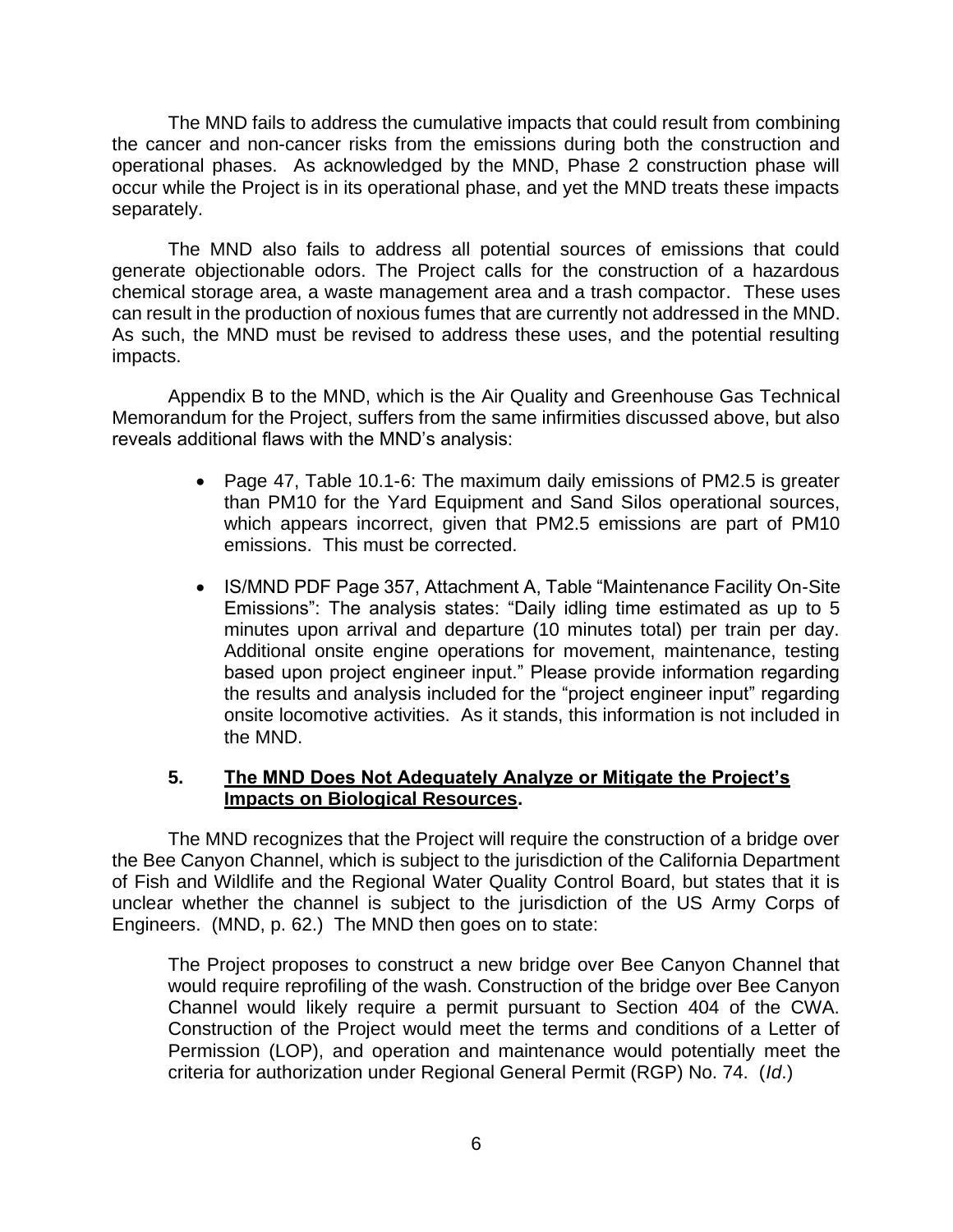In sum, the MND claims that that Project *may* require a 404 Permit or another permit. This is essentially admitting that the Project will likely impact an aquatic feature, and that OCTA is deferring analyzing whether or not it needs subsequent permitting. This is improper deferral of both analysis and mitigation. The MND must be revised to include a mitigation measure that requires OCTA to secure all necessary approvals from the USACE, RWQCB, and CDFW.

The MND's reliance on Mitigation Measure BIO-1 to offset impacts to the channel is also insufficient. Here, the MND acknowledges that the project will require "reprofiling of the wash," which is a direct physical impact to the existing water feature. MM BIO-1 imposes requirements that will mitigate impacts to nesting birds, and does nothing to ensure that Project does not significantly impact the existing channel. As such, despite acknowledging a potential impact, the MND fails to address and mitigate that impact.

Other sections of the MND (p. 63) state that the Project will require a 404 Permit, and potentially a Lake and Streambed Alteration Agreement ("LSAA") pursuant to Cal. Fish and Game Code § 1602. However, these purported requirements should be incorporated as mitigation measures, and enforced as such. (*See, Lotus v. Department of Transportation, et al.* (2004) 223 Cal.App.4th 645.)

Furthermore, the MND must be revised throughout to ensure that the its conclusions as to the Project's impacts to the channel and other potentially protected or sensitive areas are consistent. As it stands, there are portions of the MND that hedge and imply that certain permits may not be required, and there are other portions that clearly state that a certain permit and approval is needed. The MND should be revised to specifically determine whether the Project will impact jurisdictional areas, and to then also describe what permits will be required as a result of that determination.

# **6. The MND Does Not Adequately Analyze or Mitigate the Project's Impacts on Energy.**

After stating the Project's total energy consumption, the MND claims that the operation of the Project will have a less than significant impact simply because "the purpose of the Project is to provide the space and equipment to inspect, clean, and maintain cars and locomotives on a regular and efficient basis." (MND, p. 82.) This does not explain the reasoning or factual basis of the MND's conclusion, let alone substantial evidence. As such, the MND should be revised to provide the requisite analysis and explanation to justify the less than significant impact finding.

Lastly, on Page 82, Section 3.6.3.2, the MND references the City of Irvine Strategic Energy Plan, but does not complete a consistency analysis. The MND must be revised to include a consistency analysis to explain how the Project is consistent with the City's plan. Stating that the proposed project would be built to meet Title 24 and other legislative requirements is not adequate to support compliance. Specifically, as shown in Table 3.6- 3, approximately 105,000 MMBTu of the energy consumption is from fuel usage, not energy consumption. The discussion does not provide substantial evidence to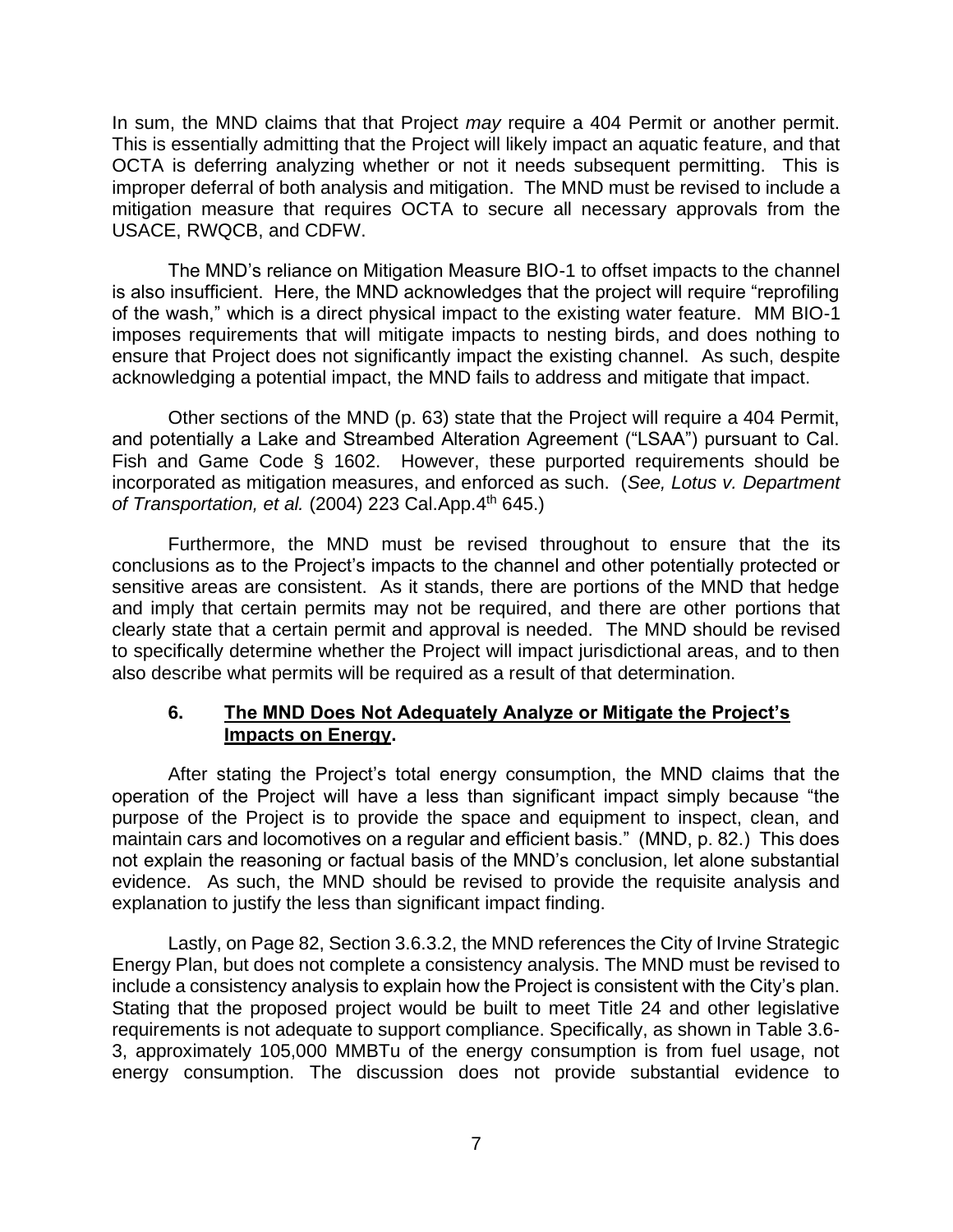demonstrate how the proposed project is consistent with the City of Irvine Strategy Energy Plan.

Lastly, the MND does not analyze the potential for the Project to incorporate sources of renewable energy, such as solar panels on roofs, among many other opportunities. (MND, pp. 75-82.) The MND should be revised to include this analysis and impose mitigation measures relating to the same. (*See League to Save Lake Tahoe Mountain Area Preservation Foundation v. County of Placer* (2022) 75 Cal.App.5th 63.)

#### **7. The MND Does Not Adequately Analyze or Mitigate the Project's Impacts Relating to Hazards and Hazardous Materials.**

The MND claims that the Project will not interfere with the ongoing monitoring of the environmental remediation conducted by the Department of Navy, by insuring that the "Project Site [will] be developed to provide for periodic access to the wells by the DON." (MND, p. 104.) This purported project design feature should be incorporated as a mitigation measure, and enforced as such. (*See, Lotus v. Department of Transportation, et al.* (2004) 223 Cal.App.4th 645.)

As a general point, the MND fails to adequately provide a description of how the Project will use and handle hazardous materials on the site. For instance, there is no discussion of the estimated quantities, or the types of hazardous materials (hazmat) to be used, stored, and disposed of. Based on proposed project uses (including maintenance), hazmat likely will be stored in quantities that would trigger oversight from the local Certified Unified Program Agency (CUPA), via a Hazardous Materials Business Emergency Plan program (oversight could also include other CUPA programs as well). The MND must address these possibilities prior to finding that the Project will have less than a significant impact.

The MND claims that to avoid impacts to existing emergency response plans or emergency evacuation plans, the Project will coordinate with the City of Irvine to prevent closure of any emergency access route. (MND, p. 111.) This is impermissible deferral of analysis and mitigation. Prior to approving the Project, OCTA must consult with the City of Irvine to determine what emergency response or evacuation plans may impact the Project, and impose mitigation to avoid any impacts to those routes. Alternatively, the MND can be revised to incorporate a new mitigation measure, requiring City of Irvine concurrence that the development and operation of the Project will not impact any such route.

Mitigation Measure HAZ 3 (MND pp. 110-111), also amounts to an impermissible deferral of analysis and mitigation. MM-HA-3 provides:

MM-HAZ-3: Soil assessment for hazardous materials. Prior to construction activities at the Project, if required by the state or local regulatory oversight agencies, then further assessment including soil, soil vapor and/or groundwater investigations shall be conducted to reveal the presence, if any, of potential hazardous materials at the Project Site that were identified as a result of the Phase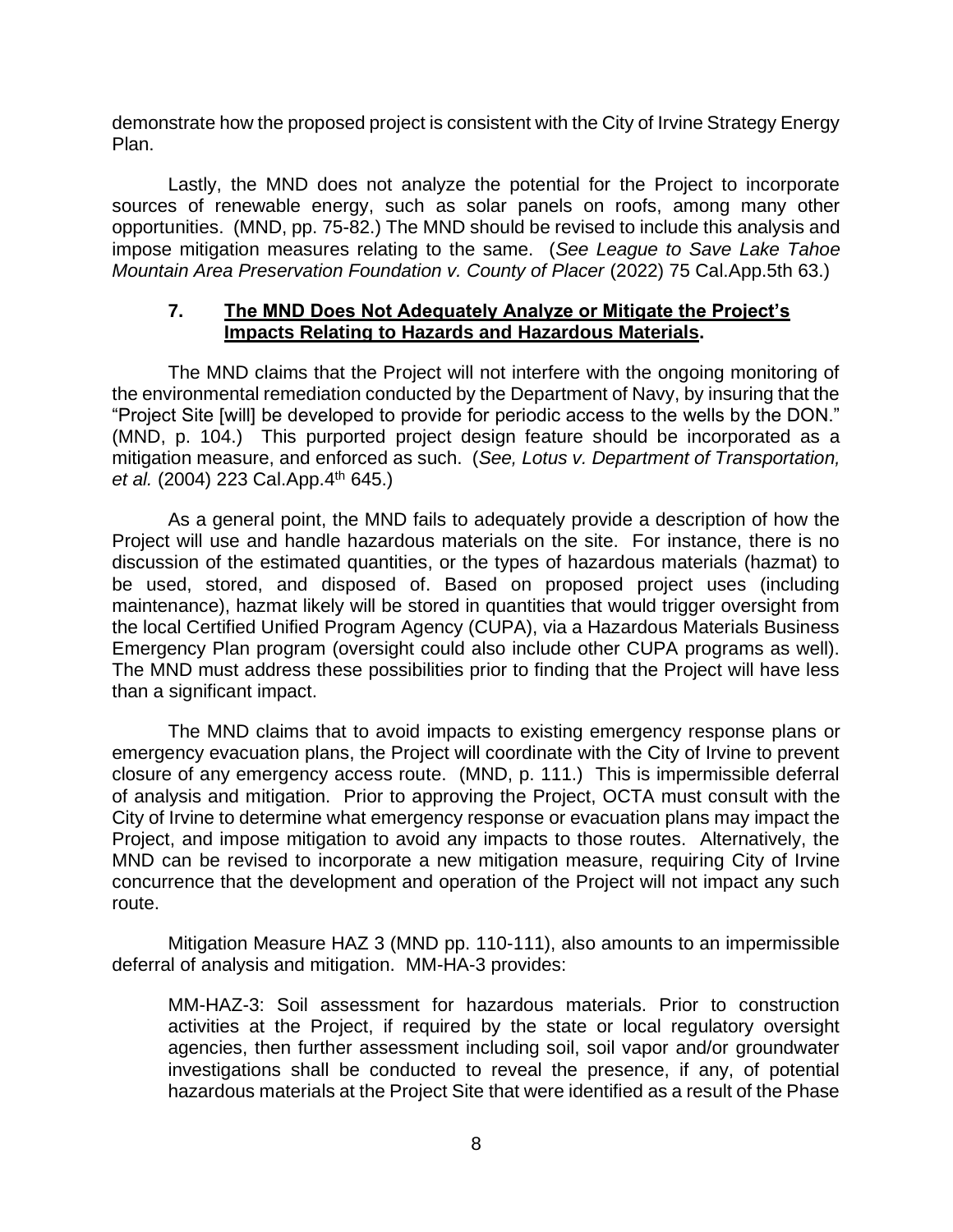#### I ESA, *and would assist in determining further mitigations required to address human health and/or the environment impacts due to potential hazardous materials exposures.*

Essentially, this mitigation measure is acknowledging that the Phase 1 ESA identified a list of potential hazardous materials that may be on the Project Site, but the Project (and the MND) have not sought to fully understand and address these concerns. The MND must be revised to analyze the potential hazardous materials, and to further identify the specific mitigation measures that would be required to "address human *health and/or the environment impacts due to potential hazardous materials exposures.*"

#### **8. The MND Does Not Adequately Analyze or Mitigate the Project's Impacts Relating to Hydrology and Water Quality.**

The MND claims that during the construction phase, the Project will result in a less than significant impact because the Project will incorporate certain "best management practices" ("BMP") (see MND pp. 119-121). This purported project design features should be incorporated as a mitigation measure, and enforced as such. (*See, Lotus v. Department of Transportation, et al.* (2004) 223 Cal.App.4th 645.)

Likewise, for the operational phases, the MND claims that a "Project WQMP" must be developed. (*Id*.) This requirement should be included as a mitigation measure, and enforced as such.

The MND fails to address potential impacts to the groundwater basin. For instance, the Project calls for pile driving activities, and the MND acknowledges that groundwater is at a depth of about 30 feet below grade. Further, the Project will result in the majority of the property becoming impervious for the purpose of recharge, which will increase the volume of runoff of water and waste and the associated pollutants that will be generated from the Project. The MND must be revised to acknowledge the impacts that the Project will have on the existing groundwater basin, and on the existing runoff from the project site, and impose additional mitigation measures if necessary.

Furthermore, because the Project is impacting a site of 1 acre or more, the MND should be revised to list the BMPs that must be implemented as part of the Construction General Permit/SWMPP.

### **9. The MND Does Not Adequately Analyze or Mitigate the Project's Impacts Relating to Noise**

The MND fails to address all of the Project's potential noise impacts. Most notably, the project acknowledges that during the operational phase, the Project site will be used to test locomotives' horns and brakes. Likewise, the Project requires pile driving activity, but there does not appear to be any analysis of the noise impact that would result from this construction activity. The MND's analysis of the Project's noise impacts omits any analysis of these activities, and is a fatal flaw.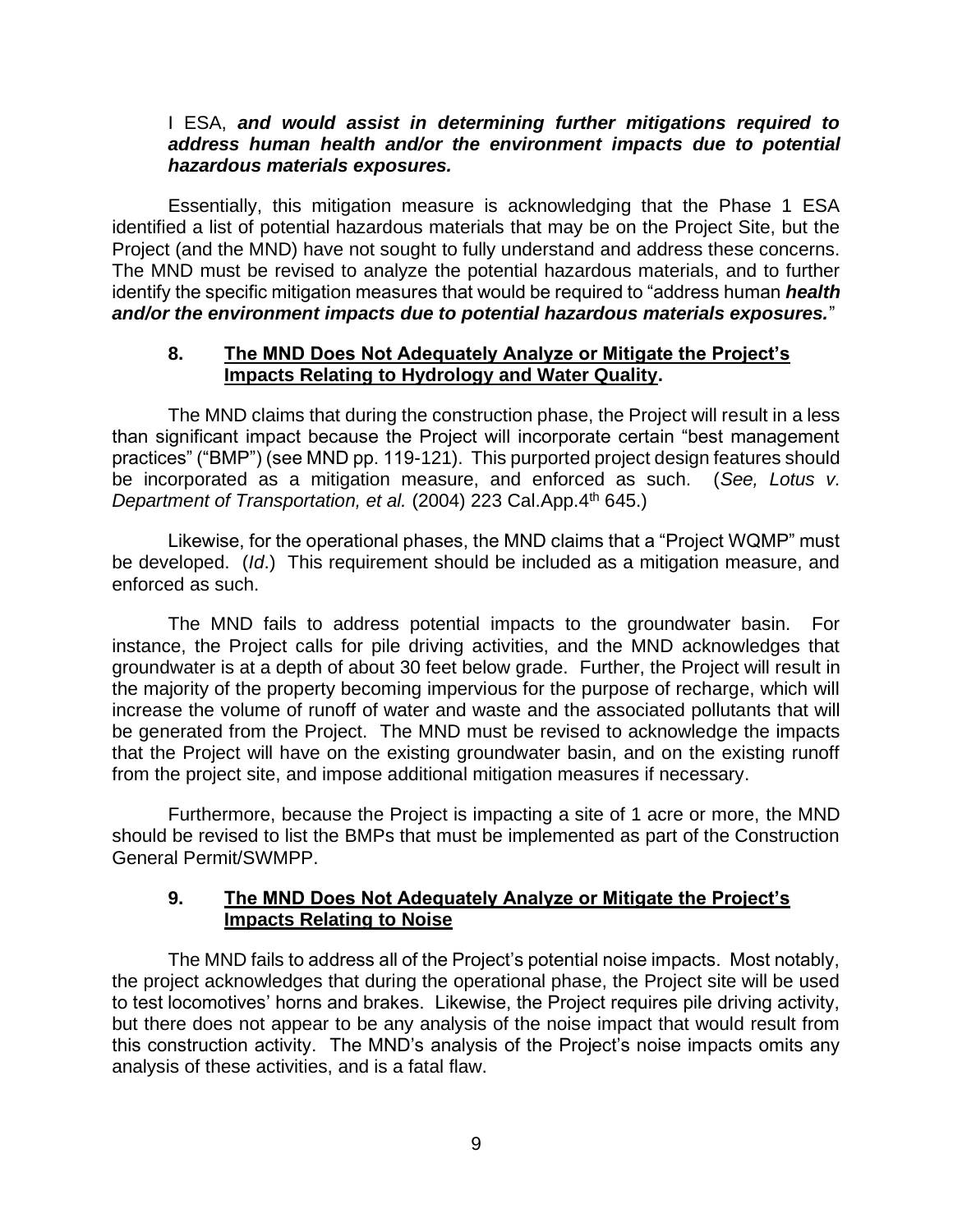These uses will result in a strong likelihood of a significant impact without any mitigation. If mitigation is possible at all, it will likely involve additional sound proofing of the relevant buildings and limitations on hours of operation, and/or testing location restrictions (i.e. indoor testing of equipment). The full list of potential mitigation measures, and the determination whether adequate mitigation is even possible, cannot yet be provided because the underlying analysis is deficient.

The MND fails to include the noise levels associated with each of the onsite noise sources, the number of rail movements, the distances from the sources to the receptors, or any onsite shielding that may reduce the proposed project's impacts. (See MND, p. 146.) Therefore, it is not possible to recreate the noise impacts listed in Table 3.13-8 that would support the conclusions in the analysis. The MND's operational noise analysis discussion must be expanded to include this information.

The MND claims that the Project will have a less than significant impact from the generation of ground borne vibration or noise. (MND, p. 148.) In support of this conclusion, the MND relies on the assumption that the Project will not result in additional train service or increases in the number of trains at the Project site. This is incorrect. The Project's stated purpose will direct more trains and locomotives to the Project site, moving the resulting impacts from the existing maintenance facilities to the City of Irvine. Likewise, the Project will result in trackage that will accommodate, store, and move train cars, resulting in new vibrational impacts in the immediate area, and it will also result in noise impacts to the surrounding the community that previously did not exist. The MND must be revised to correct this faulty conclusion, and to acknowledge the new operational impacts of the Project.

In Section 3.13, the MND implies that OCTA will comply with the City's construction limitations to avoid noise impacts (MND. p. 144-145). This requirement must be included as a mitigation measure, because as written it is unclear whether OCTA can be compelled to comply with those limitations.

Lastly, the MND purports to list the City's own levels of significance/standards that are used to determine whether the Project could result in a significant noise impact, but does not explain whether the Project satisfies those standards. While it is difficult to cross-reference the MND's noise levels with the City's thresholds of significance, it appears that some of the projected noise levels exceed the City's thresholds, which impacts must either be mitigated, or analyzed in an EIR and a statement of overriding considerations. At a minimum, the MND must be revised to explain how the Project's potential impacts measure as compared to the City's thresholds of significance.

### **10. The MND Does Not Adequately Analyze or Mitigate the Project's Impacts Relating to Transportation.**

The MND's vehicle miles transferred ("VMT") is deficient. The MND appears to treat the Project as a "Transportation project" and relies on 14 Cal. Code Regs. § 15064.3(b) to claim that the project will not have a significant impact. In support of this conclusion, the MND cites to two conclusory paragraphs stating that it is unlikely the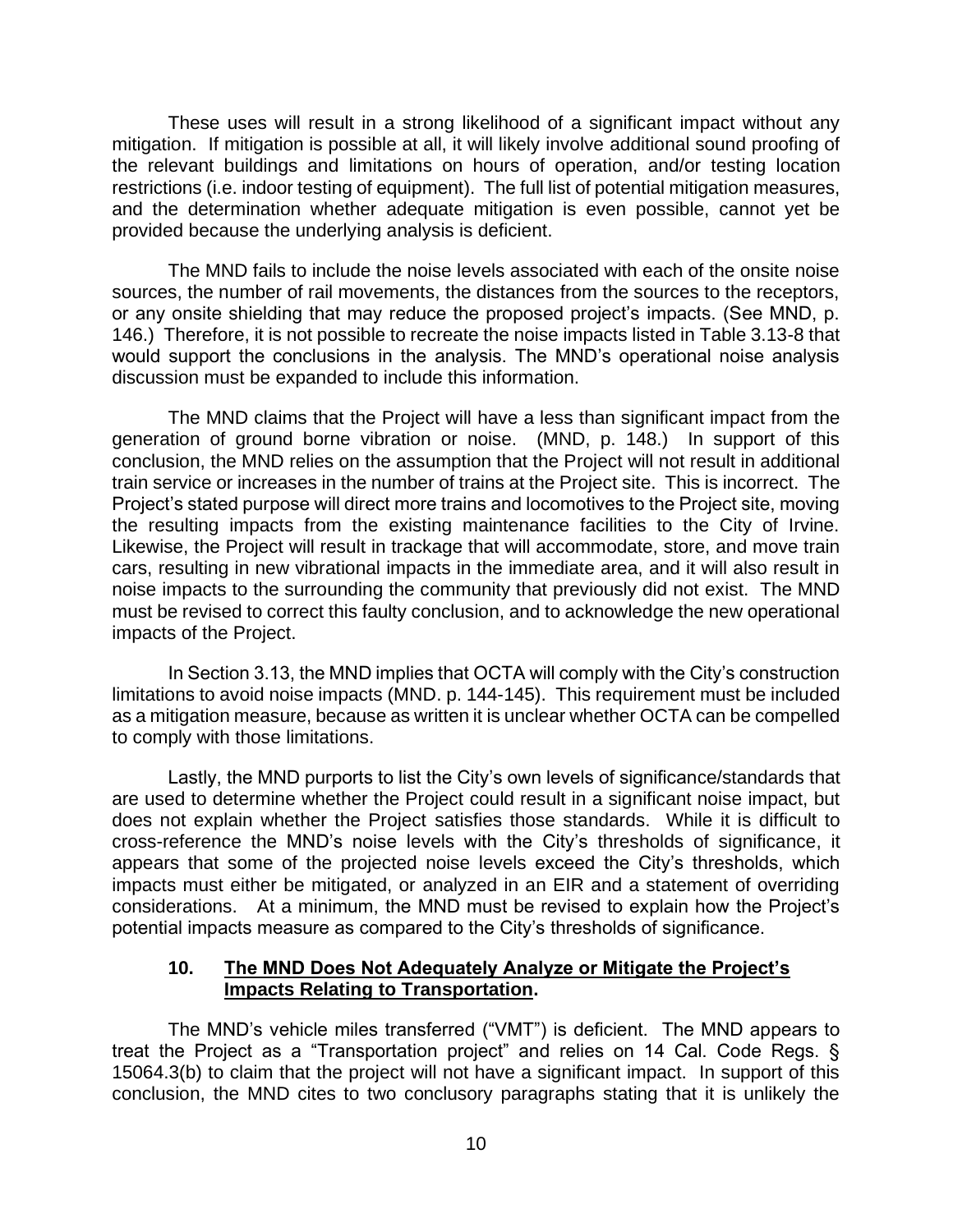Project will result in a significant VMT impact without any analysis. The MND must be revised to actually evaluate the Project's vehicle miles traveled in order to support this finding. As it stands, the MND has completely failed to assess the VMT impact that would result from the Project, other than to simply claim there is no VMT impact.<sup>4</sup>

Further, the MND's discussion of the operational impacts related to VMT is inconsistent. The analysis states as follows:

While some increase in localized vehicle miles traveled (VMT) is anticipated due to vehicles traveling to and from the proposed Orange County Maintenance Facility (OCMF), impacts resulting from increased VMT would be minor and would not generate a permanent increase in VMT.

Based on this analysis, it is clear that the Project will result in an increase in VMT. Yet, the MND erroneously concludes that the Project will not "generate a permanent increase in VMT." By failing to acknowledge the Project's true impact (i.e. increase in VMT), the MND is fatally flawed, and must be revised.

Furthermore, the Project calls for the construction of a new street that connects to the Ridge Valley-Marine Way intersection. The MND does not address who will build this road, and who will take ultimate ownership and maintenance responsibilities. The MND must be revised to address these issue, and impose mitigation measures where necessary.

The MND also states that the "final design configuration for the access road would be coordinated with third-party stakeholders, including but not limited to the County of Orange, City of Irvine, Irvine Ranch Water District, and Heritage Fields LLC." This constitutes an unlawful deferral of analysis and mitigation. Prior to approving the Project, and the MND, the MND must be revised to analyze what type of roadway and traffic signal improvements will be needed.

Additionally, because the roadway extension is the only means to access the Project Site, a mitigation measure must be added to ensure that the extension will be completed, and further defining the standards that the extension and traffic signal improvement must meet to ensure that the Project will not result in any significant impacts (including Transportation, Air Quality, and GHG).

# **11. The MND Does Not Adequately Analyze or Mitigate the Project's Impacts Relating to Utilities.**

The MND claims that because it is likely the Project site will utilize a nearby Irvine Ranch Water District stub-out to provide sewer and wastewater drainage for the Project, there would be less than significant impact resulting from the construction of new wastewater drainage systems to serve the Project. However, this requirement is not

<sup>&</sup>lt;sup>4</sup> While analyzing the potential VMT impact of the Project, OCTA should have used and relied upon the City's VMT implementation guidelines and regulations.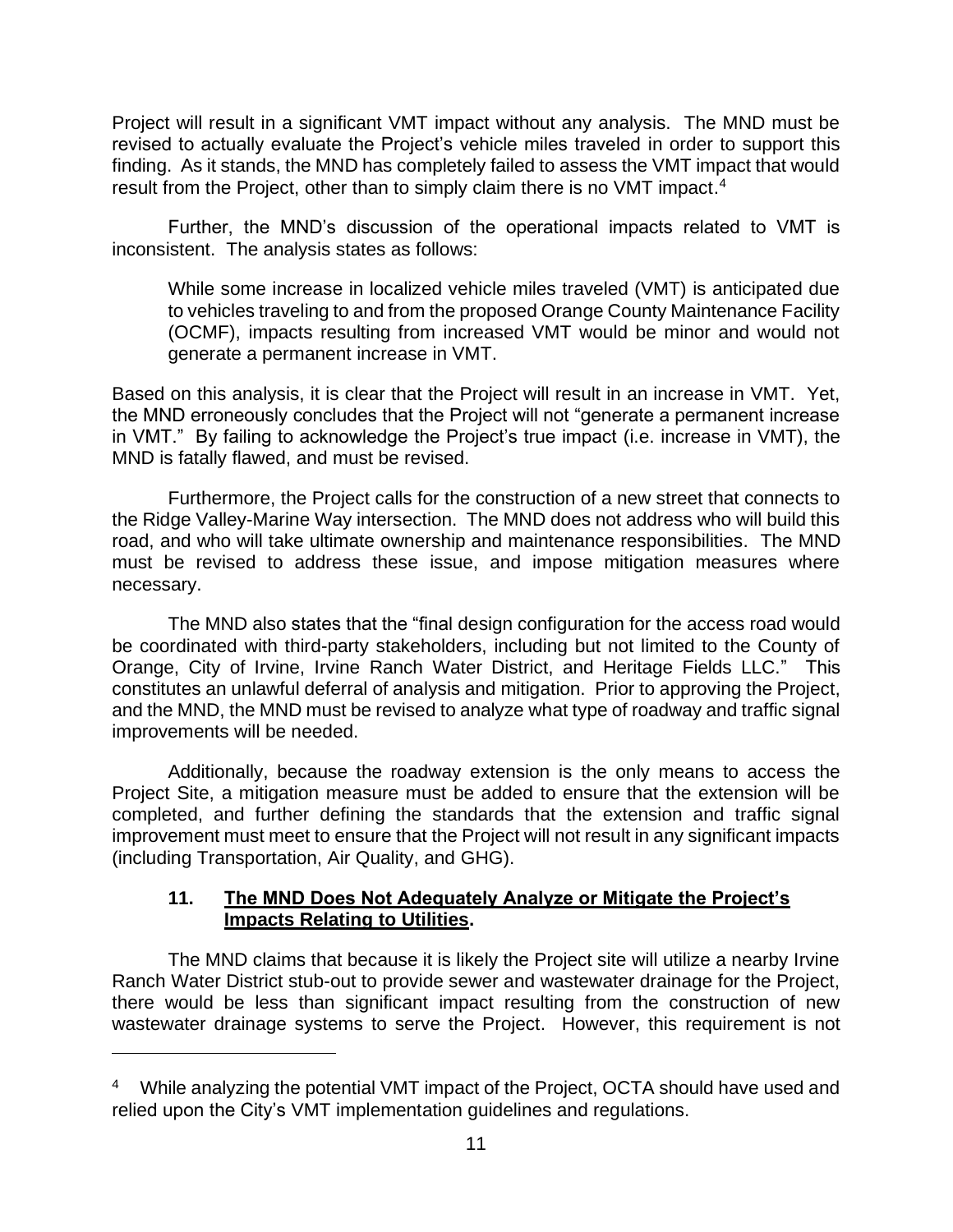included as either a project design feature or a mitigation measure. The MND must be revised to ensure that this assumption is included as either of these options.

The MND also acknowledges that the Project will require the construction of new stormwater drainage facilities within the Project Site, but then states that the design and development of these facilities is being deferred until prior to construction. This is improper. The MND must be revised to include the requisite drainage analysis, and adequately describe the facilities that will be required.

# **12. OCTA is Impermissibly Piecemealing its Project**

The MND states that OCTA has "immediate plans to install a single 1,000-footlong, single ended storage track and fencing of the perimeter of the property," but that this portion of the development is not a part of the Project. Since this work is supposed to be performed on the same property as the Project, and will likely work with the Project, the impacts of the installation of the storage track fencing must be addressed as a part of this MND.

While portions of this work may have already been completed, the MND must be revised to accurately reflect the existing condition of the Site, and to further explain whether the existence of some of these developments will result in different impacts from the Project. Likewise, to the extent the development has not occurred, the MND must be revised to include an analysis of the impact of this additional development.

### **13. The June 2022 IS/MND Should Explain What Revisions Were Made Since February 2022**

Per the June 2022 IS/MND, the MND was revised several times since the public comment period ended. Nowhere in the record is there any explanation of these revisions, making it impossible to determine whether recirculation of the MND was required. The final MND must be revised to explain what changes were made since the original circulation of the February 2022 IS/MND so that the public can determine whether the MND must be recirculated.

\*\*\*\*

We have provided these comments in good faith on the accelerated timeline that was disclosed to us on Friday June 10, 2022. In summary, we find the MND fundamentally deficient, principally because it relies on conclusory statements with minimal analysis or factual support. A significant amount of additional analysis and corrective work will need to be performed before the document could be legally adequate, and it is possible (indeed, likely) that the additional work will reveal the need to prepare an Environmental Impact Report, rather than an MND.

Last, we want to express that by providing comments on the MND, the City does not waive or limit, in any way, its discretion to evaluate the Project in its role as a land use regulator. As expressed above, City staff have significant concerns with the compatibility of the Project with surrounding land uses. For that, and many other, reasons City staff